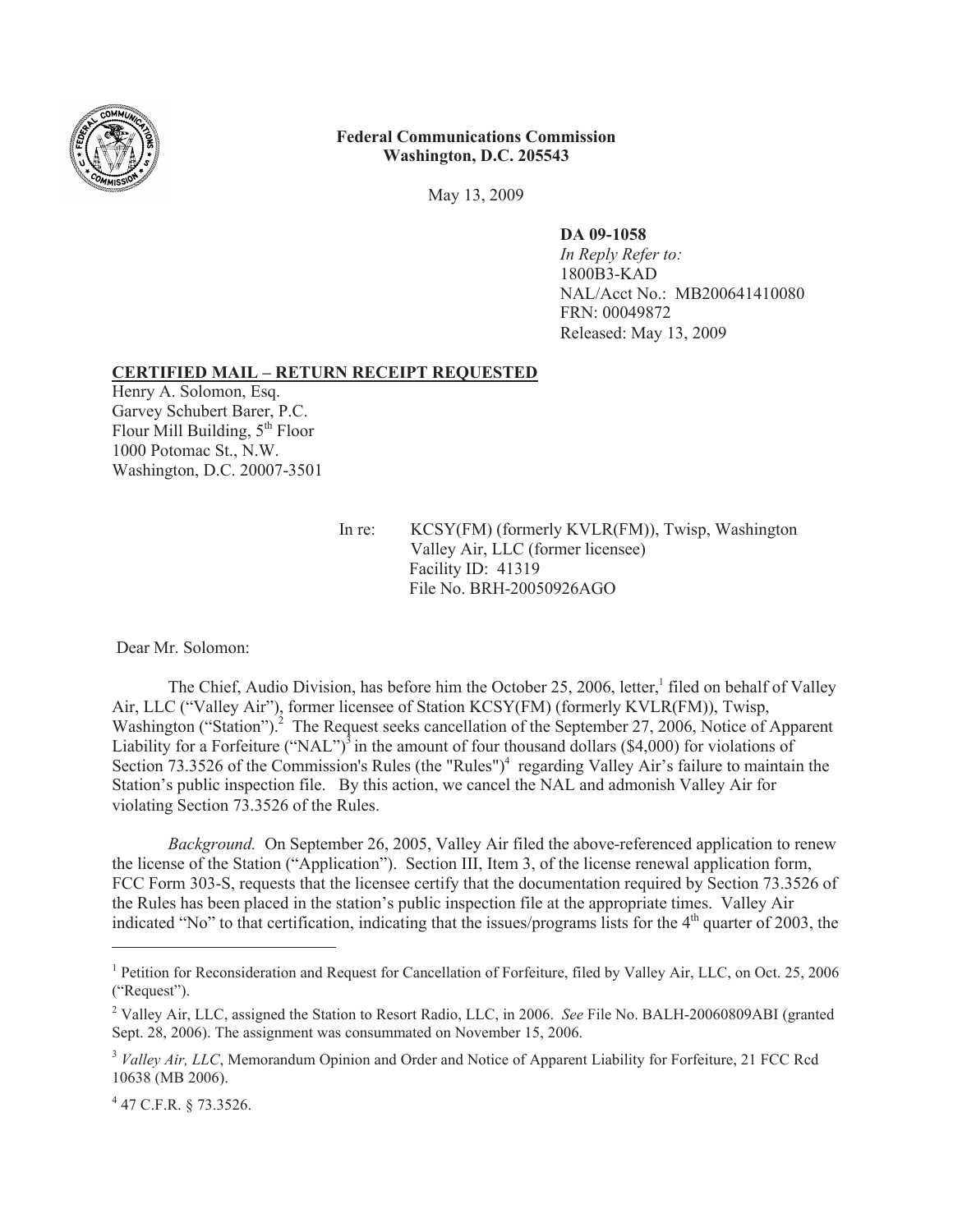first three quarters of 2004, and the first three quarters of 2005, had not been timely placed in the Station's public file due to the fact that the Station's general manager "fell behind" in their preparation. Valley Air further stated that, upon discovery of these deficiencies, it recreated the missing issues/programs lists and placed them in the file. On September 27, 2006, the staff advised Valley Air of its apparent liability for a forfeiture of \$4,000 for willfully and repeatedly violating Section 73.3526 of the Rules, based on the fact that, by its admission, seven issues/programs lists were missing from the Station's public inspection file between 2003 and 2005.<sup>5</sup> In response, Valley Air filed the subject Request.

In its Request, Valley Air asserts that payment of the proposed forfeiture will cause it financial hardship, and claims that this reason warrants a cancellation of the assessed forfeiture.<sup>6</sup>

*Discussion.* The forfeiture amount proposed in this case was assessed in accordance with Section 503(b) of the Act,<sup>7</sup> Section 1.80 of the Rules,<sup>8</sup> and the Commission's *Forfeiture Policy Statement*.<sup>9</sup> In assessing forfeitures, Section  $503(b)(2)(E)$  of the Act requires that we take into account the nature, circumstances, extent and gravity of the violation and, with respect to the violator, the degree of culpability, any history of prior offenses, ability to pay, and such other matters as justice may require.<sup>10</sup>

Valley Air contends that payment of the proposed forfeiture would cause it financial hardship. The Commission will not consider reducing or canceling a forfeiture in response to inability to pay unless the licensee submits: (1) federal tax returns for the most recent three-year period; (2) financial statements prepared according to generally accepted accounting practices ("GAAP"); or (3) some other reliable and objective documentation that accurately reflect the licensee's current financial status. Any claim of inability to pay must specifically identify the basis for the claim by reference to the financial documentation submitted.<sup>11</sup> In general, a licensee's gross revenues are the best indicator of its ability to pay a forfeiture.<sup>12</sup> However, in some cases, other financial indicators, such as net losses, may also be relevant.<sup>13</sup>

 $7$  47 U.S.C. § 503(b).

 $8$  47 C.F.R. § 1.80.

 $10$  47 U.S.C. § 503(b)(2)(E).

<sup>11</sup> *See Discussion Radio, Inc., Memorandum Opinion and Order, 19 FCC Rcd 7433, 7441(2004).* 

 $<sup>5</sup>$  The Commission granted the above-referenced license renewal application on September 27, 2006.</sup>

<sup>6</sup> Valley Air further claims that cancellation of the forfeiture is warranted because of Valley Air's history of compliance with the Rules. However, because we cancel the forfeiture on other grounds, we need not address the merits of this argument.

<sup>9</sup> *The Commission's Forfeiture Policy Statement and Amendment of Section 1.80 of the Rules to Incorporate the Forfeiture Guidelines*, Report and Order, 12 FCC Rcd 17087 (1997), *recon. denied*, 15 FCC Rcd 303 (1999).

<sup>12</sup> *PJB Communications of Virginia, Inc.,* Memorandum Opinion and Order, 7 FCC Rcd 2088, 2089 (1992) ("*PJB Communications*") (forfeiture not deemed excessive where it represented approximately 2.02 percent of the violator's gross revenues). *See also Hoosier Broadcasting Corporation,* Memorandum Opinion and Order, 15 FCC Rcd 8640, 8641 (EB 2002) (forfeiture not deemed excessive where it represented approximately 7.6 percent of the violator's gross revenues); *Afton Communications Corporation*, Memorandum Opinion and Order, 7 FCC Rcd 6741 (CCB 1992) (forfeiture not deemed excessive where it represented approximately 3.9 percent of the violator's gross revenues).

<sup>13</sup> *PJB Communications,* 7 FCC Rcd at 2089.